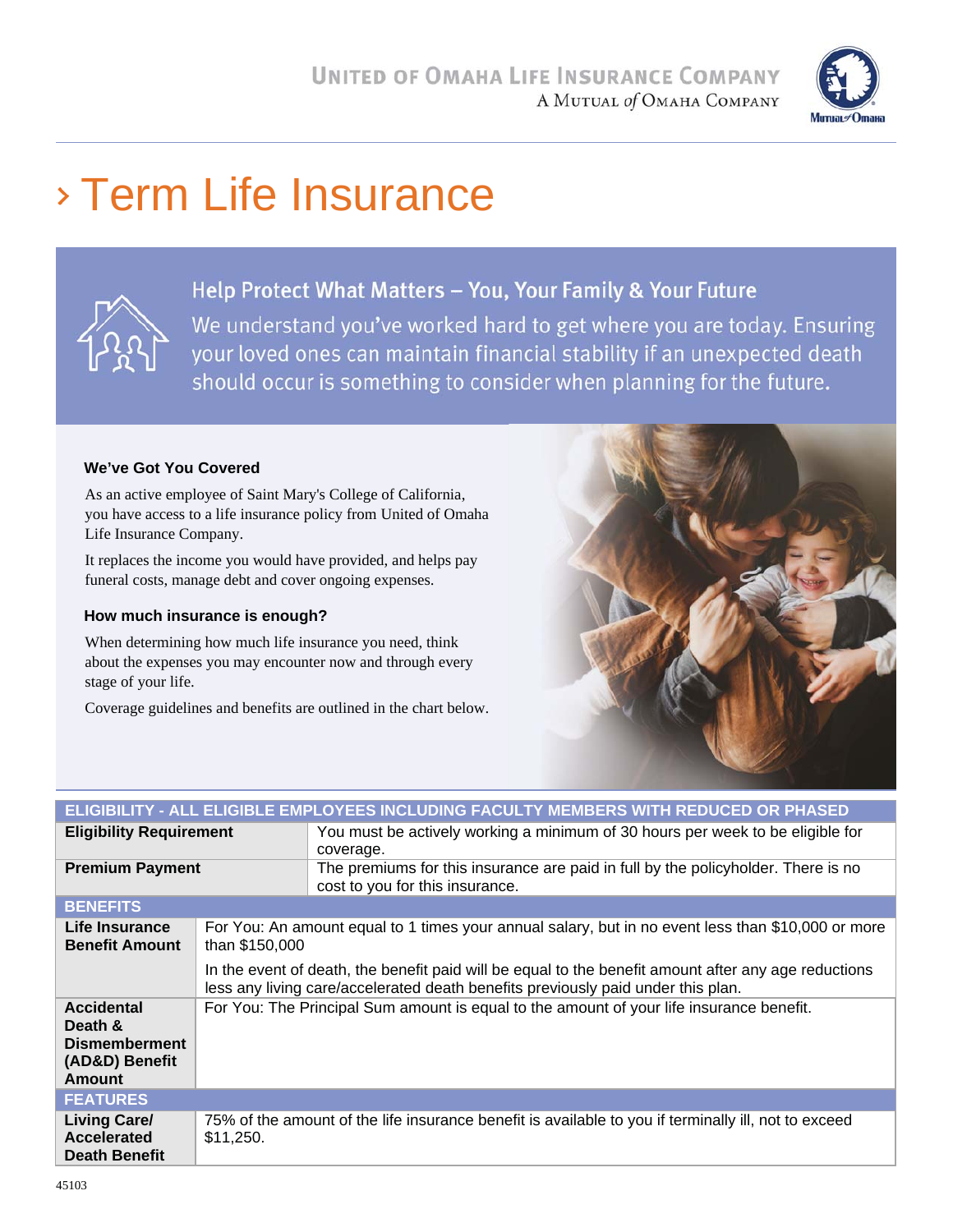| <b>Waiver of</b><br><b>Premium</b>   | If it is determined that you are totally disabled, your life insurance benefit will continue without<br>payment of premium, subject to certain conditions.                                                                                              |  |  |  |
|--------------------------------------|---------------------------------------------------------------------------------------------------------------------------------------------------------------------------------------------------------------------------------------------------------|--|--|--|
| <b>Additional</b>                    | In addition to basic AD&D benefits, you are protected by the following benefits:                                                                                                                                                                        |  |  |  |
| <b>AD&amp;D Benefits</b>             | - Seat Belt<br>- Airbag<br>- Coma                                                                                                                                                                                                                       |  |  |  |
|                                      | - Common Carrier<br>- Paralysis                                                                                                                                                                                                                         |  |  |  |
| <b>Portability</b>                   | Allows you to continue this insurance program should you leave your employer for any reason,<br>without having to provide evidence of insurability (information about your health). You will be<br>responsible for the premium for the coverage.        |  |  |  |
| <b>Conversion</b>                    | If your employment ends, you may apply for an individual life insurance policy from Mutual of<br>Omaha without having to provide evidence of insurability (information about your health). You will<br>be responsible for the premium for the coverage. |  |  |  |
| <b>SERVICES</b>                      |                                                                                                                                                                                                                                                         |  |  |  |
| <b>Travel</b>                        | The Travel Assistance program is an added benefit that provides assistance for your travels over                                                                                                                                                        |  |  |  |
| <b>Assistance</b>                    | 100 miles away from home or outside the country.                                                                                                                                                                                                        |  |  |  |
| <b>Hearing</b>                       | The Hearing Discount Program provides you and your family discounted hearing products,                                                                                                                                                                  |  |  |  |
| <b>Discount</b>                      | including hearing aids and batteries. Call 1-888-534-1747 or visit                                                                                                                                                                                      |  |  |  |
| Program                              | www.amplifonusa.com/mutualofomaha to learn more.                                                                                                                                                                                                        |  |  |  |
| <b>Will Prep</b>                     | We work with Epoq, Inc. to offer employees online will prep tools. In just a few clicks you can                                                                                                                                                         |  |  |  |
| <b>Services</b>                      | complete a basic will or other documents to protect your family and property. To get started visit<br>www.willprepservices.com.                                                                                                                         |  |  |  |
| <b>AGE REDUCTIONS AND EXCLUSIONS</b> |                                                                                                                                                                                                                                                         |  |  |  |
|                                      | Insurance benefits and guarantee issue amounts are subject to age reductions:                                                                                                                                                                           |  |  |  |

- At age 65, amounts reduce to 65%

- At age 70, amounts reduce to 45%

- At age 75, amounts reduce to 30%

- At age 80, amounts reduce to 20%

Information about the AD&D exclusions for this plan will be included in the summary of coverage, which you will receive after enrolling.

Please contact your employer if you have questions prior to enrolling.